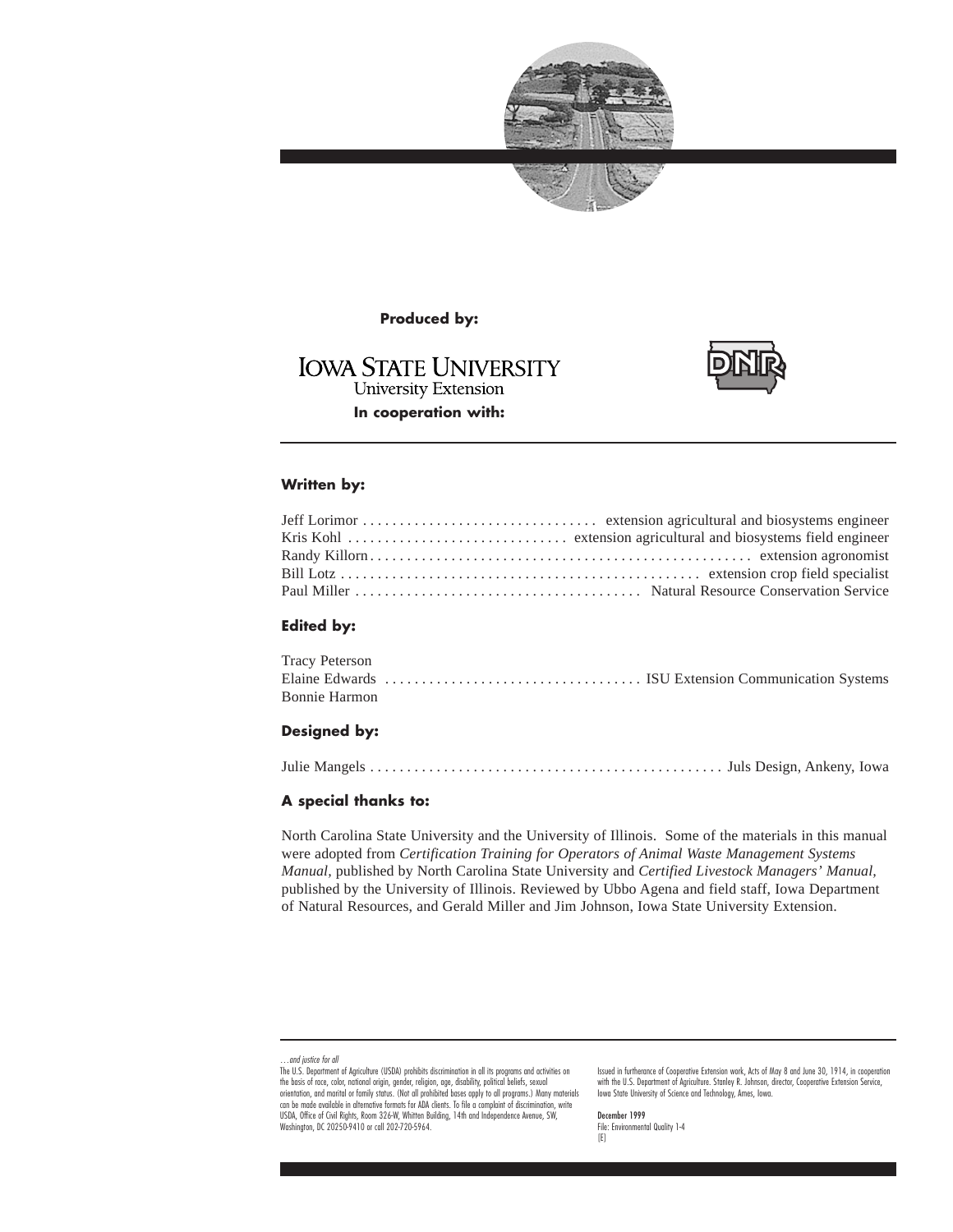



| <b>WATER QUALITY</b>                      | water quality page |
|-------------------------------------------|--------------------|
|                                           |                    |
|                                           |                    |
| • Immediate effects<br>• Manure nutrients |                    |
| • Other manure components                 |                    |
| • Soil characteristics                    |                    |
| • $Runoff$                                |                    |
|                                           |                    |
| • Dependence on groundwater               |                    |
| • The aquifer                             |                    |
| • Nitrate in drinking water               |                    |

| <b>STORAGE</b>                                                  | storage and handling page |
|-----------------------------------------------------------------|---------------------------|
| • Formed tanks<br>• Earthen manure storage<br>$\bullet$ Lagoons |                           |
|                                                                 |                           |
|                                                                 |                           |
| • Rectangular pits<br>• Round pits<br>• Earthen basins          |                           |
|                                                                 |                           |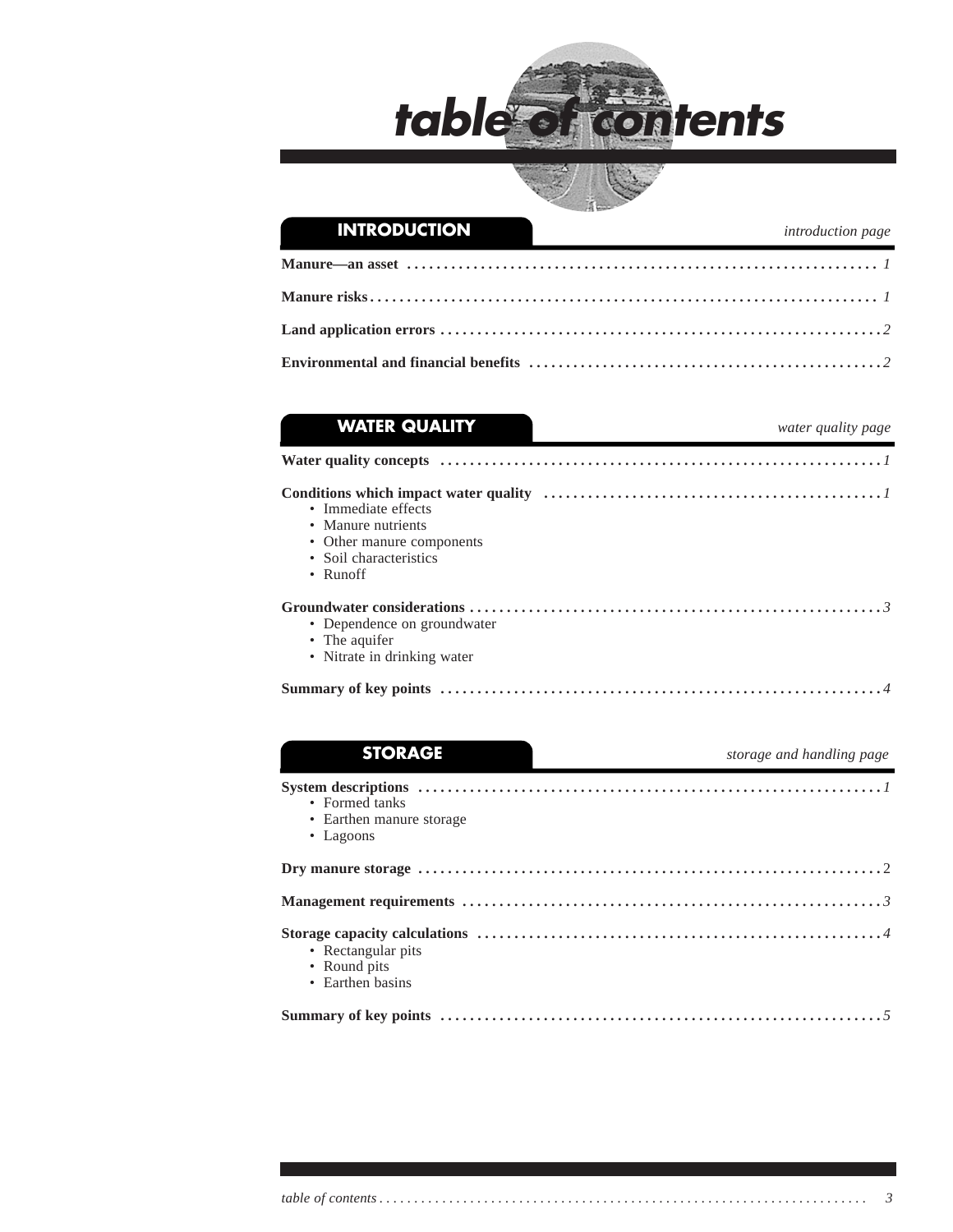| <b>NUTRIENT MANAGEMENT</b>                                                       | nutrient management page |
|----------------------------------------------------------------------------------|--------------------------|
| Managing manure nutrients for crop production                                    |                          |
|                                                                                  |                          |
| • Nitrogen availability<br>• Phosphorus availability<br>• Potassium availability |                          |
| • Method 1 for nitrogen<br>• Method 2 for nitrogen                               |                          |
|                                                                                  |                          |
|                                                                                  |                          |
|                                                                                  |                          |

# **LAND APPLICATION** *land application page*

| • Manure application guidelines                                                                                                                                                                                                                                                                                         |
|-------------------------------------------------------------------------------------------------------------------------------------------------------------------------------------------------------------------------------------------------------------------------------------------------------------------------|
| • Injection systems<br>• Broadcast systems<br>• Irrigation systems                                                                                                                                                                                                                                                      |
|                                                                                                                                                                                                                                                                                                                         |
| • Estimating soil-water content<br>• Scheduling irrigation<br>• Understanding your system<br>- Determining application rates for stationary big gun and rotary impact sprinklers<br>- Determining application rates for traveling gun sprinklers                                                                        |
| • Calibrating liquid tank spreaders<br>- Volume method<br>- Weight method<br>- More about liquid spreaders<br>• Calibrating solid and semisolid manure spreaders<br>- Volume method<br>- Sampled weight method<br>- More about solid and semisolid manure spreaders<br>• Reliability and quality of calibration results |

• Calibrating irrigation systems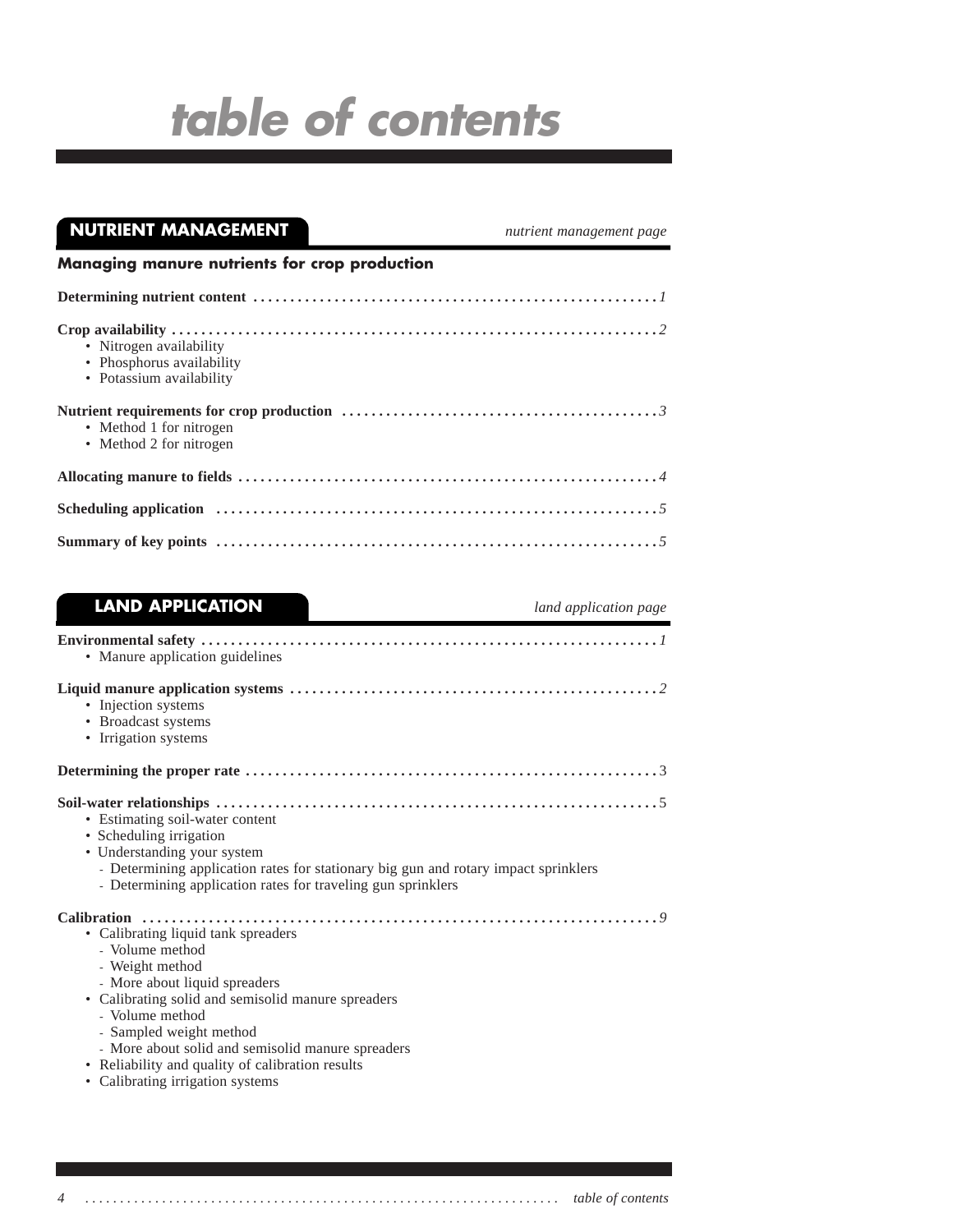| • Applying manure on frozen or snow-covered ground<br>• Controlling soil erosion<br>• Irrigation systems and neighbors<br>• Prevent releases when handling pipes |
|------------------------------------------------------------------------------------------------------------------------------------------------------------------|
|                                                                                                                                                                  |
|                                                                                                                                                                  |
| <b>EMERGENCIES AND SAFETY</b><br>emergencies and safety page                                                                                                     |
| <b>Emergency action plans and safety</b>                                                                                                                         |
|                                                                                                                                                                  |
| • Manure gases<br>- Hydrogen sulfide<br>- Methane<br>• First aid for victims of manure gas asphyxiation<br>• Effect of air quality on human health               |
| <b>APPLICATOR RULES</b><br>applicator rules page                                                                                                                 |
|                                                                                                                                                                  |
|                                                                                                                                                                  |
|                                                                                                                                                                  |
|                                                                                                                                                                  |
|                                                                                                                                                                  |

• Separation distances • Right-of-way separation distance

• Water course separation distances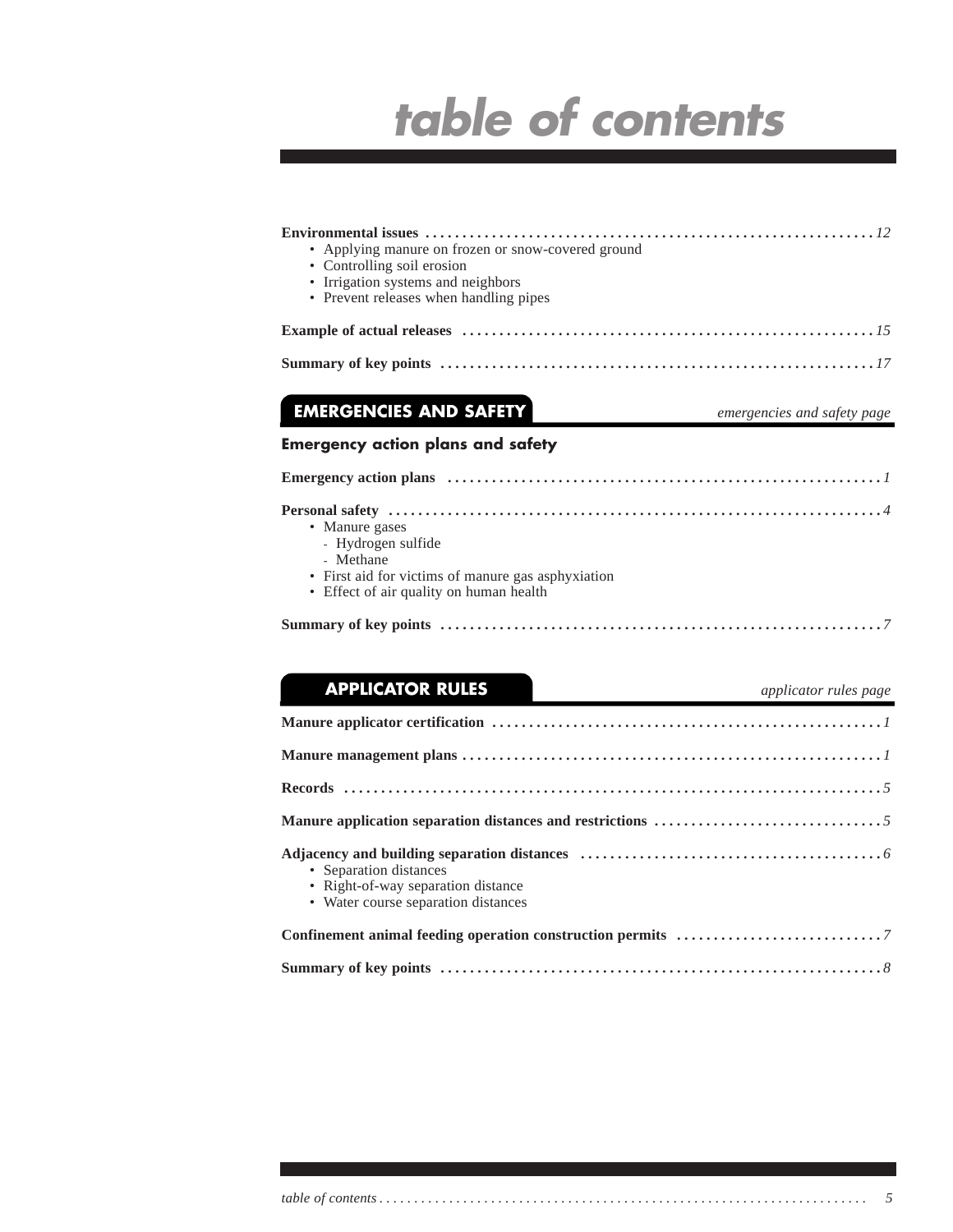| $\overline{\phantom{0}}$<br><b>RECORD KEEPING</b> | record keeping page |
|---------------------------------------------------|---------------------|
|                                                   |                     |
|                                                   |                     |
|                                                   |                     |
|                                                   |                     |

| <b>OTHER RESOURCES</b>                                                           | other resources page |
|----------------------------------------------------------------------------------|----------------------|
|                                                                                  |                      |
|                                                                                  |                      |
| • NRCS state office<br>• NRCS area offices                                       |                      |
| <sup>a</sup> IDNR Environmental Protection Division field offices                |                      |
| • Soil and manure analysis<br>• Soil and biosolids analysis<br>• Manure analysis |                      |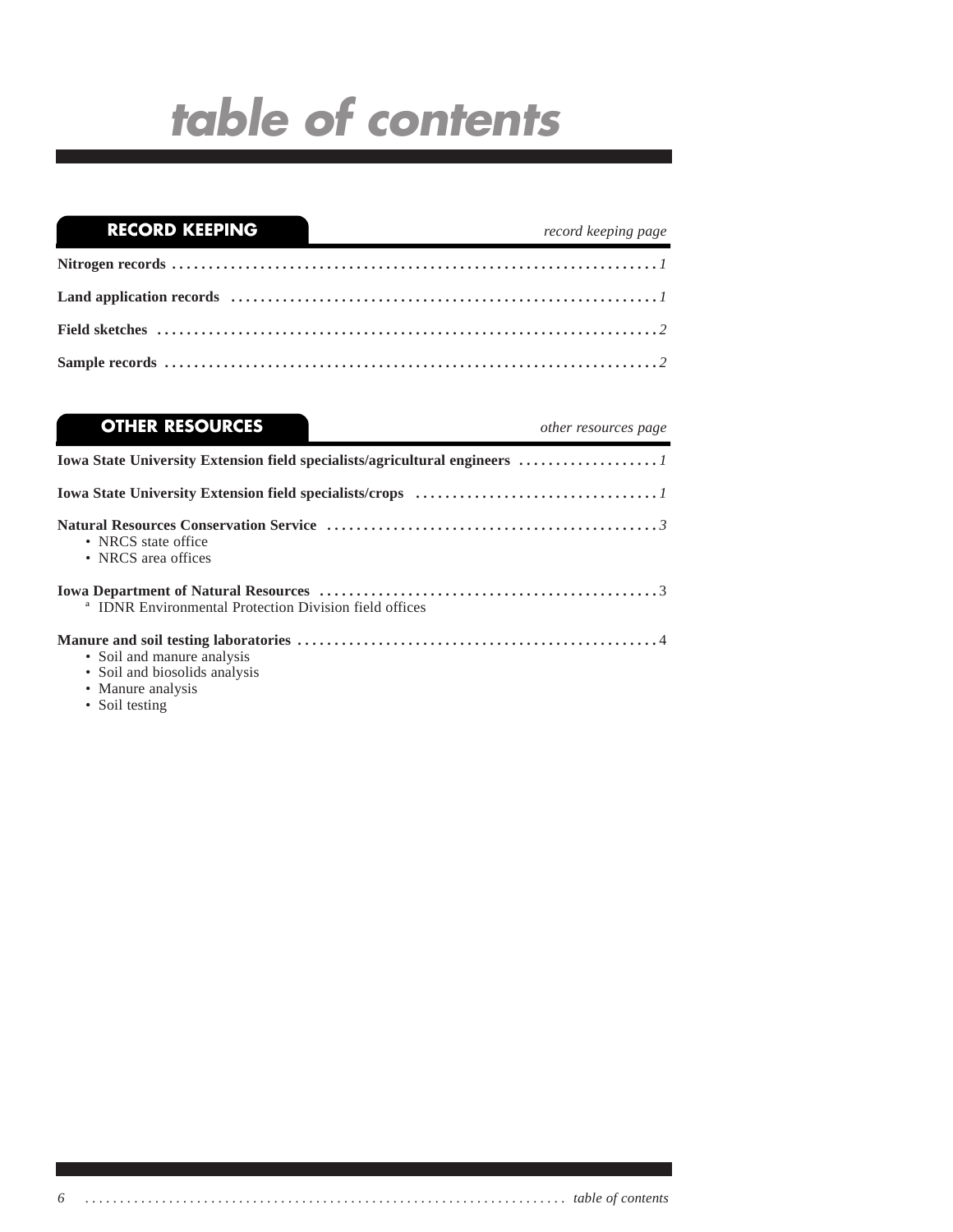| <b>TABLES AND FIGURES</b><br>page                                                                                                                                       |
|-------------------------------------------------------------------------------------------------------------------------------------------------------------------------|
|                                                                                                                                                                         |
| Number of uncontrolled releases each year                                                                                                                               |
|                                                                                                                                                                         |
|                                                                                                                                                                         |
| Rectangular pit capacity gallons — 6 feet of liquid (table 1) $\dots\dots\dots\dots$ storage and handling 6                                                             |
| Rectangular pit capacity gallons — 8 feet of liquid (table 2) storage and handling 6                                                                                    |
| Rectangular pit capacity gallons — 10 feet of liquid (table 3) $\dots \dots \dots$ storage and handling 7                                                               |
| Round pit capacity gallons — various depths (table 4) storage and handling 7                                                                                            |
| Earthen basins capacity gallons — pumpout depth = 6 feet (table 5)  storage and handling 8                                                                              |
| Earthen basins capacity gallons — pumpout depth = 8 feet (table 6)  storage and handling 8                                                                              |
| Earthen basins capacity gallons — pumpout depth = 10 feet (table 7) storage and handling 9                                                                              |
| Earthen basins capacity gallons — pumpout depth = 12 feet (table 8) storage and handling 9                                                                              |
|                                                                                                                                                                         |
| Plant available nutrients excreted by livestock in Iowa in 1990 (table 1)  nutrient management 6                                                                        |
|                                                                                                                                                                         |
|                                                                                                                                                                         |
| Correction factors to account for nitrogen volatilization<br>losses during land application of animal manure (table 4)  nutrient management 9                           |
|                                                                                                                                                                         |
| Nitrogen fertilizer recommendations for                                                                                                                                 |
| Priority ranking of fields for animal manure application based on soil<br>test for phosphorus and potassium and the crop to be grown (table $7)$ nutrient management 10 |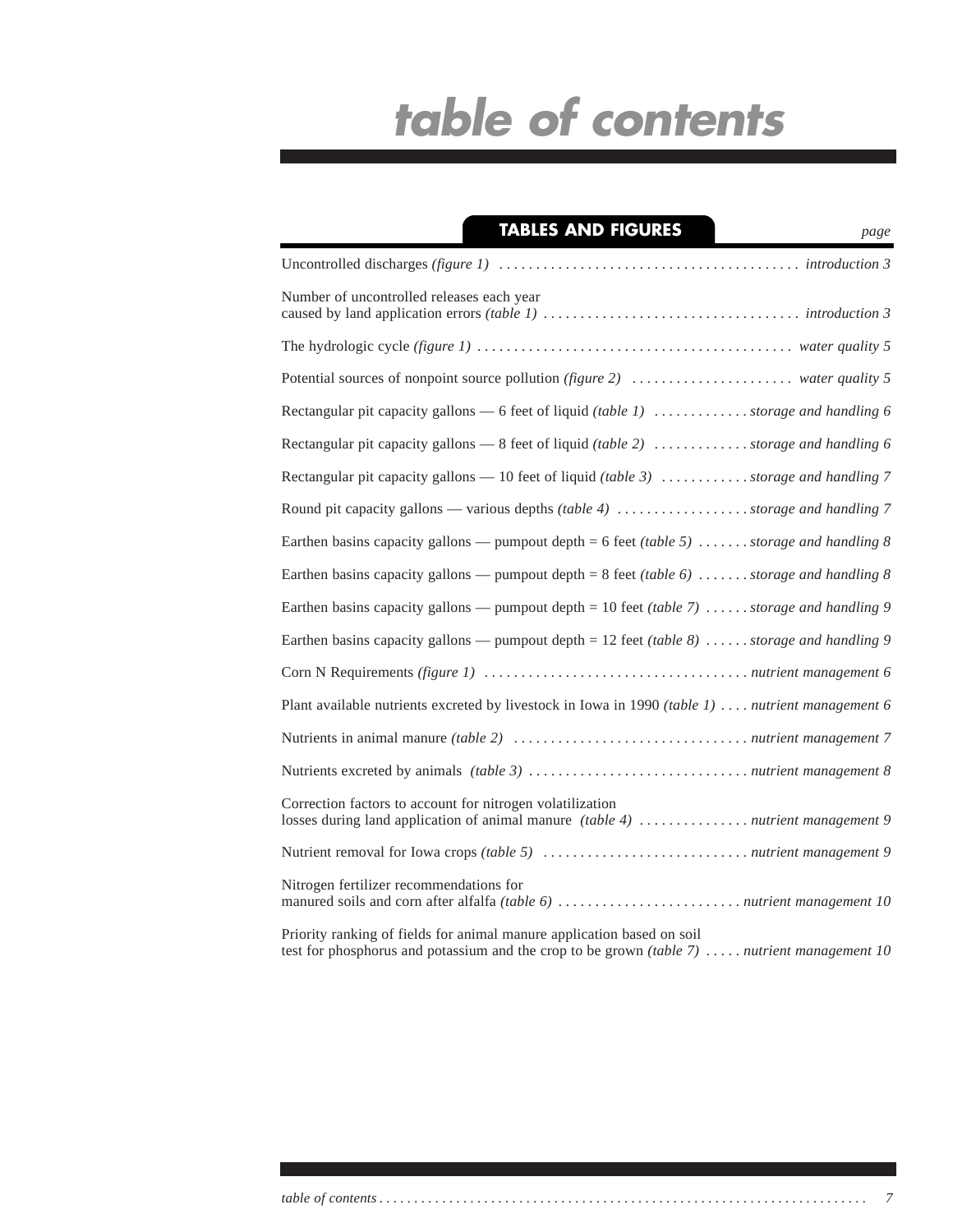# **TABLES AND FIGURES CONT.**

| Sweep-type injector with coulter and closing disks (figure 4)  land application 19                                                                  |
|-----------------------------------------------------------------------------------------------------------------------------------------------------|
| Residue measurements at ISU manure application field days has shown that<br>up to 89 percent of the residue can be retained by the Sukup and Yetter |
| Many of the sweeps retained 60 percent residue coverage. (figure 6)  land application 21                                                            |
| Covering disks perform well in residue. Residue coverage                                                                                            |
| Behavior of soil at selected soil-water depletion amounts <i>(table 1)</i> land application 22                                                      |
|                                                                                                                                                     |
| General flow rates and coverage diameter for Big Gun™                                                                                               |
|                                                                                                                                                     |
|                                                                                                                                                     |
|                                                                                                                                                     |
| Field office locations of Environmental Protection Division (chart 1)  emergency and safety 3                                                       |
| Characteristics and effects of gasses produced in livestock<br>buildings and manure storage structures (table 1) emergency and safety 8             |
|                                                                                                                                                     |
|                                                                                                                                                     |
|                                                                                                                                                     |
|                                                                                                                                                     |
|                                                                                                                                                     |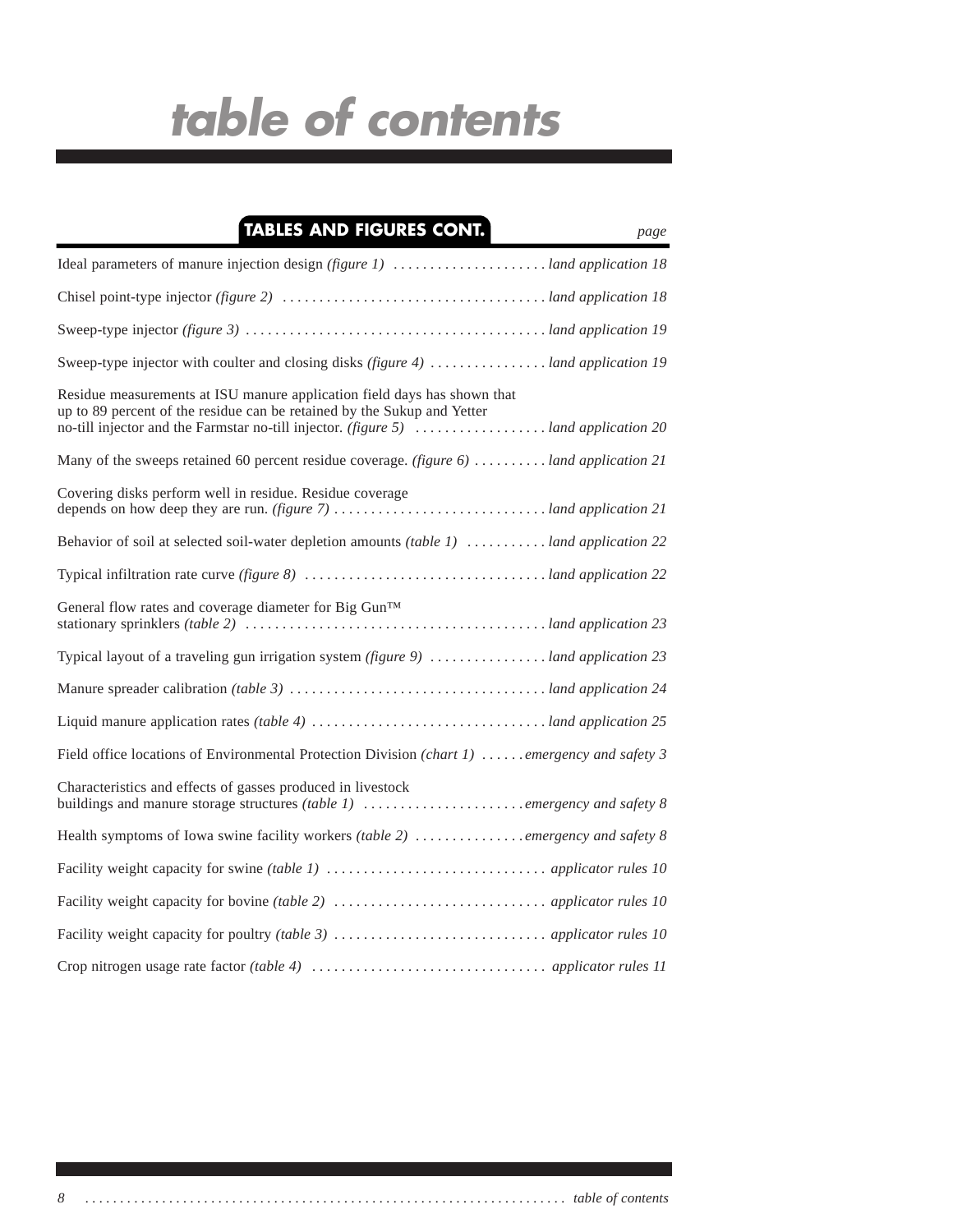# **TABLES AND FIGURES CONT.** *page*

| Required separation distance (for spring irrigation) from actual wetted perimeter<br>to residence, commercial enterprise, religious institution, educational institution, |
|---------------------------------------------------------------------------------------------------------------------------------------------------------------------------|
| Minimum distance requirements which allows two sites to be                                                                                                                |
| Separation distance requirements for structures for                                                                                                                       |
| Separation distance requirements for structures for bovine operations (table $8$ ) . applicator rules 13                                                                  |
|                                                                                                                                                                           |
| Indemnity fees charged to producers who file                                                                                                                              |
|                                                                                                                                                                           |
|                                                                                                                                                                           |
|                                                                                                                                                                           |
|                                                                                                                                                                           |
|                                                                                                                                                                           |
|                                                                                                                                                                           |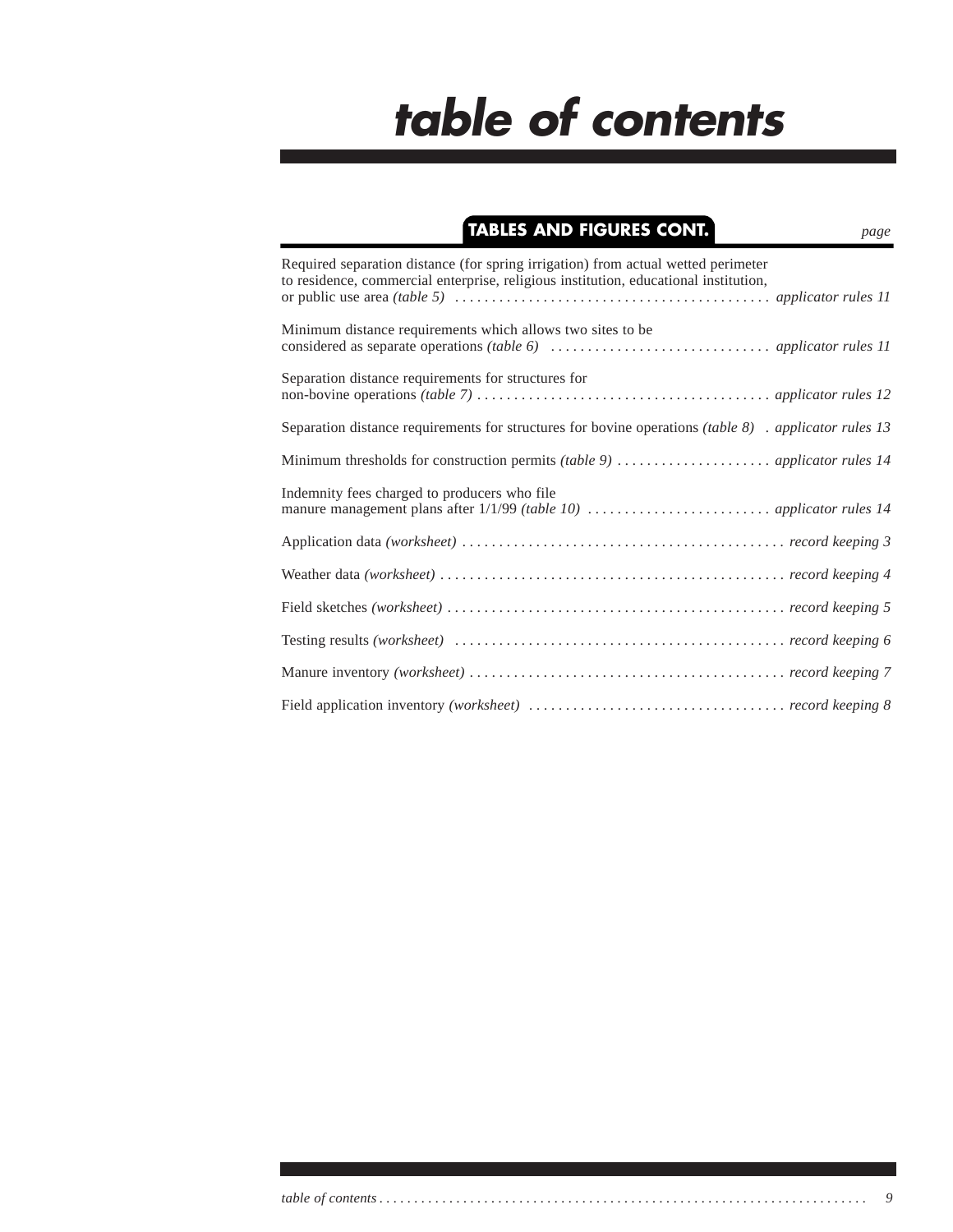

*manure law requires manure applicators to* 

#### *become*

*certified by March 1, 1999. The 1998 Iowa Legislature included the certification provisions as part of House File 2494. As Livestock facilities become larger, there may be increasing pressure to apply manure faster, under poorer weather conditions, and at higher rates than are environmentally friendly. Manure applicator certification is designed to help you use manure as an asset and avoid water quality problems due to improper application. Reported releases and discharges to the state's rivers, stream, and lakes have increased since 1992.*

### **MANURE—AN ASSET**

Manure has been applied to agricultural land for many years. People discovered long ago that manure makes crops grow better and produce more. Long-term research on manure application (dating back more than 100 years) clearly shows that manure applications at the right rates are good for the soil. Manure increases organic matter, helps develop better soil structure, increases cation exchange capacity, promotes better drainage, increases the number of microorganisms, and generally improves the "tilth" of the soil. Soils with a long-term

history of being manured have been shown to be superior to soils that were not manured, or were fertilized with commercial fertilizers.

Manure nutrients from liquid swine pits may be worth \$20 per 1,000 gallons or more. By replacing commercial fertilizer with manure, producers can save up to \$40 to \$60 per acre.

In recent years we have become increasingly aware that manure also can have negative effects on the environment. Uncontrolled releases of liquid manure from pits or lagoons can cause immediate fish kills and loss of other aquatic life. And long-term, over-application of manure can cause buildups of nutrients in the soil,

particularly phosphorus, that can ultimately cause surface water quality problems.

The key to maintaining manure as an asset and a valuable resource is careful handling and applying at proper rates. That's what manure applicator certification is about—helping you, as a manure manager, do a better job so the manure you

manage remains an asset, rather than becoming

### a liability.

### **MANURE RISKS**

IDNR records show approximately 86 uncontrolled discharges to surface waters were reported between February 1992 and May 1998. That's an average of 14 per year, and the trend is increasing *(see Figure 1 on introduction page 3).*

This may reflect a greater number of uncontrolled releases and discharges or it may simply reflect greater public scrutiny or reporting. During those six years, 32 fish kills occurred. Not all releases resulted in pollution of state waters, but all were significant enough to require IDNR investigation and follow-up. Of course, unreported discharges are not shown. The reported discharges occurred from the following types of facilities: earthen storage structures,

42; formed pits, 20; open feedlots, 24.

Sixteen discharges were due to poor construction, such as failing to remove existing field tiles, leaking or plugged lines or valves, or leaving organic matter in earthen berms during construction. Twenty-six releases were caused by poor management or lack of attention, such as leaking waterers or ruptured water lines that caused pits to fill and overtop, running out of storage capacity in pits or lagoons, or even intentional dumping. Overtopping of earthen basins, formed pits, and lagoons all occurred, as did discharges from open feedlots due to precipitation events.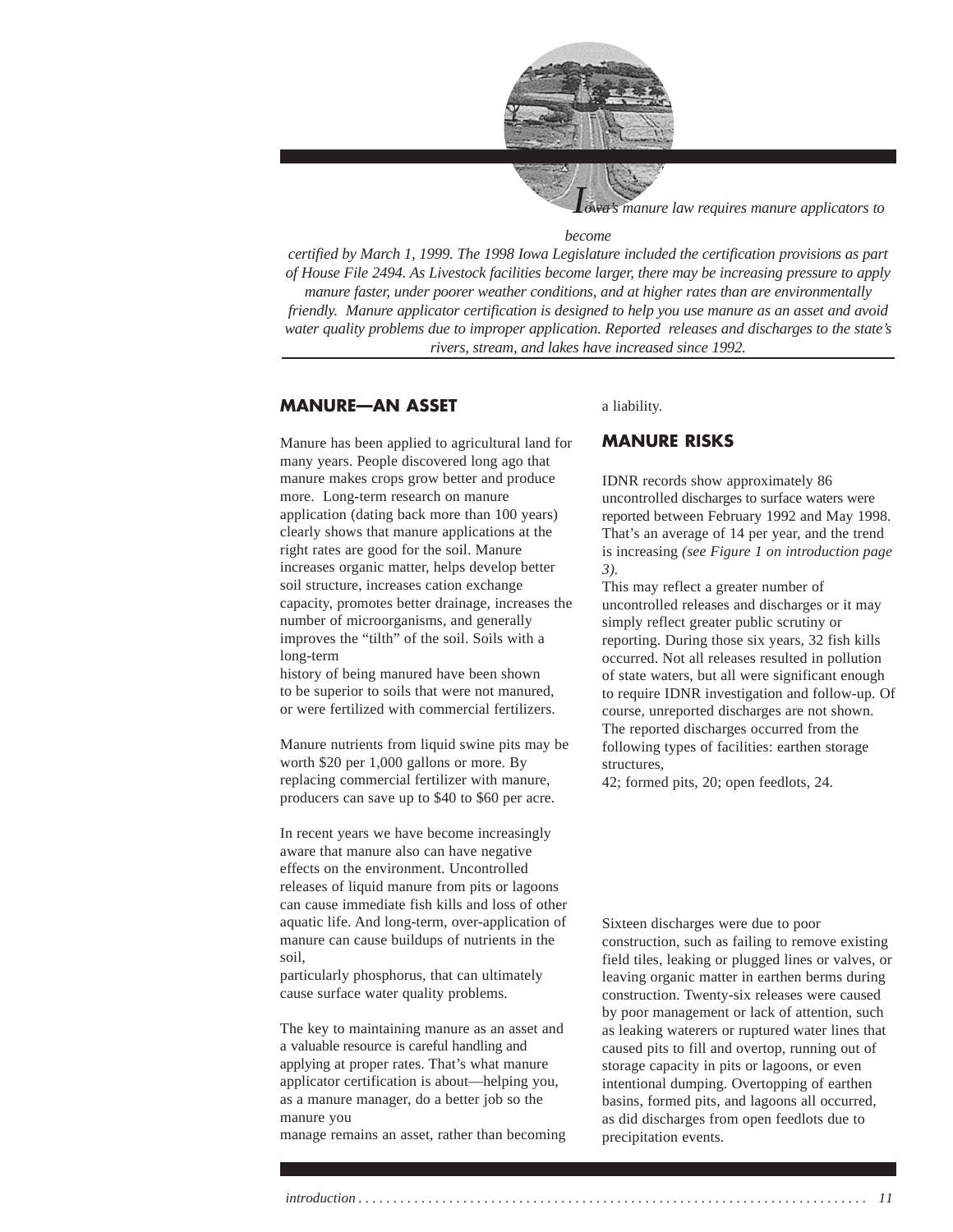# **introduction**

# **LAND APPLICATION ERRORS**

Land application errors caused 30 releases, more than either construction or management errors. Releases during land application resulted from applying manure to frozen soils, irrigation line separations during pumping, pumps being left on too long, simply applying more manure than the soil could hold, and precipitation immediately after manure application. While the number of releases during land application is not high on a statewide basis, the records confirm these releases often reach streams or rivers, causing fish kills and other environmental damage. The number of releases during land application each year also has been rising *(See Table 1 on introduction page 3*.)

## **ENVIRONMENTAL AND FINANCIAL BENEFITS**

Manure can be managed to minimize environmental impacts while optimizing economic

benefits for all parties. Longtime research clearly shows that properly applying manure to land is beneficial to the soil and water in both the short and long term.

The following material is presented to help you become legally certified to apply manure in Iowa and help you understand how to manage manure correctly so that it is an asset, rather than a liability.